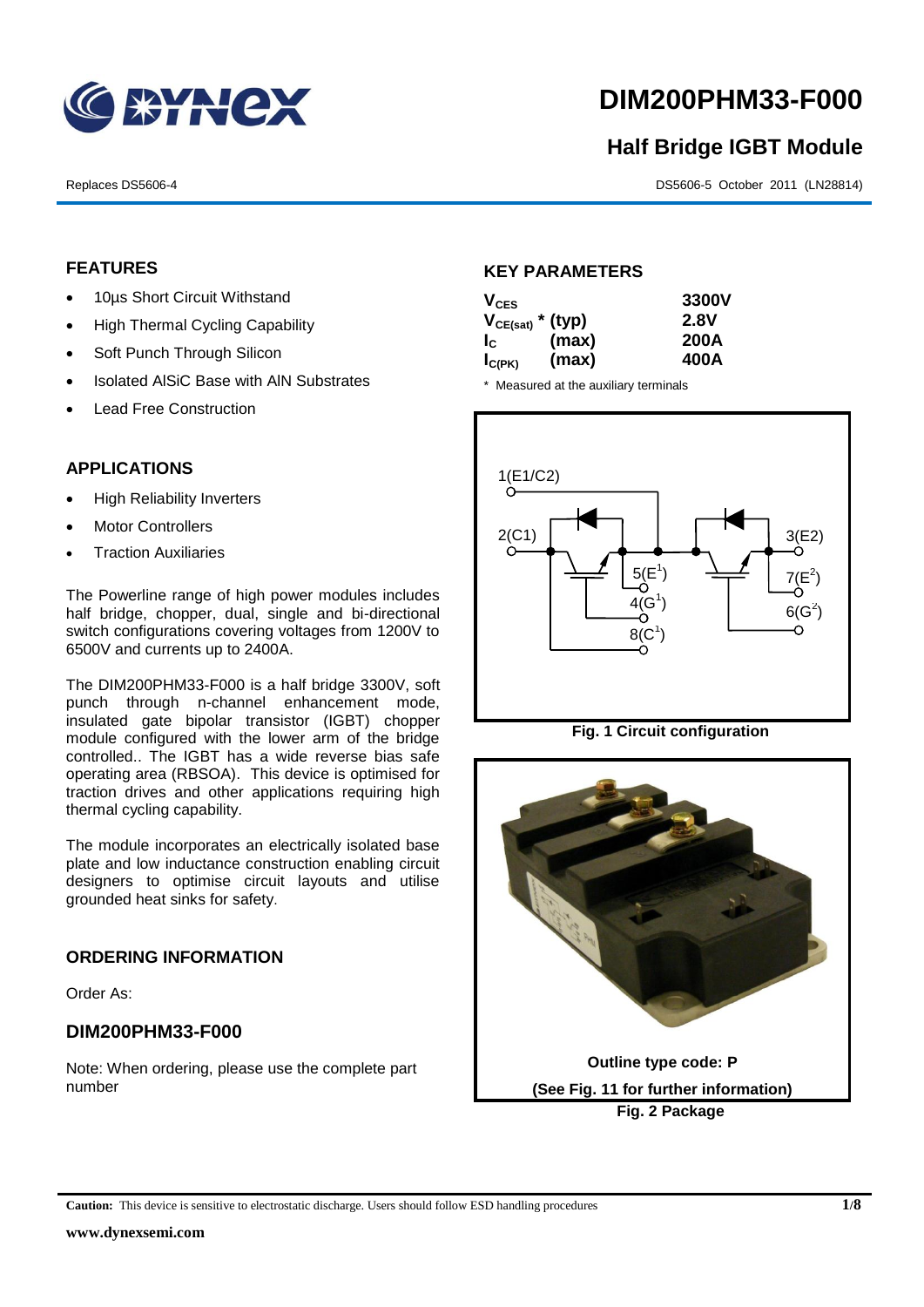# **ABSOLUTE MAXIMUM RATINGS**

Stresses above those listed under 'Absolute Maximum Ratings' may cause permanent damage to the device. In extreme conditions, as with all semiconductors, this may include potentially hazardous rupture of the package. Appropriate safety precautions should always be followed. Exposure to Absolute Maximum Ratings may affect device reliability.

### **Tcase = 25°C unless stated otherwise**

| Symbol            | <b>Parameter</b>                  | <b>Test Conditions</b>                                   |      | <b>Units</b> |
|-------------------|-----------------------------------|----------------------------------------------------------|------|--------------|
| $V_{CES}$         | Collector-emitter voltage         | $V_{GE} = 0V$                                            | 3300 | V            |
| $V_{GES}$         | Gate-emitter voltage              |                                                          | ±20  | V            |
| $I_{\rm C}$       | Continuous collector current      | $T_{\text{case}} = 90^{\circ}$ C                         | 200  | A            |
| $I_{C(PK)}$       | Peak collector current            | 1ms, $T_{\text{case}} = 115^{\circ}$ C                   | 400  | A            |
| $P_{\text{max}}$  | Max. transistor power dissipation | $T_{\text{case}} = 25^{\circ}C$ , $T_i = 150^{\circ}C$   | 2.6  | kW           |
| $l^2t$            | Diode $I2t$ value                 | $V_R = 0$ , $t_p = 10$ ms, $T_i = 125$ °C                | 20   | $kA^2s$      |
| V <sub>isol</sub> | Isolation voltage - per module    | Commoned terminals to base plate.<br>AC RMS, 1 min, 50Hz | 6000 | V            |
| $Q_{PD}$          | Partial discharge - per module    | IEC1287, $V_1$ = 3500V, $V_2$ = 2600V, 50Hz RMS          | 10   | рC           |

# **THERMAL AND MECHANICAL RATINGS**

| Internal insulation material:     | AIN              |
|-----------------------------------|------------------|
| Baseplate material:               | <b>AISiC</b>     |
| Creepage distance:                | 33mm             |
| Clearance:                        | 20 <sub>mm</sub> |
| CTI (Comparative Tracking Index): | $\geq$ 350       |

| Symbol                     | <b>Parameter</b>                                      | <b>Test Conditions</b>                        | Min   | Typ. | <b>Max</b> | <b>Units</b>    |
|----------------------------|-------------------------------------------------------|-----------------------------------------------|-------|------|------------|-----------------|
| $R_{th(j-c)}$              | Thermal resistance - transistor                       | Continuous dissipation -<br>junction to case  |       |      | 48         | °C/kW           |
| $R_{th(j-c)}$              | Thermal resistance - Diode                            | Continuous dissipation -<br>junction to case  |       | ۰    | 96         | °C/kW           |
| $R_{th(c-h)}$              | Thermal resistance -<br>case to heatsink (per module) | Mounting torque 5Nm<br>(with mounting grease) |       | -    | 16         | °C/kW           |
| $T_i$                      | Junction temperature                                  | Transistor                                    |       | ۰    | 150        | $\rm ^{\circ}C$ |
|                            |                                                       | Diode                                         |       | ۰    | 125        | $^{\circ}C$     |
| ${\mathsf T}_{\text{stg}}$ | Storage temperature range                             | ٠                                             | $-40$ | ۰    | 125        | $\rm ^{\circ}C$ |
|                            |                                                       | Mounting - M6                                 | -     | ۰    | 5          | Nm              |
|                            | Screw torque                                          | Electrical connections - M5                   |       |      | 4          | Nm              |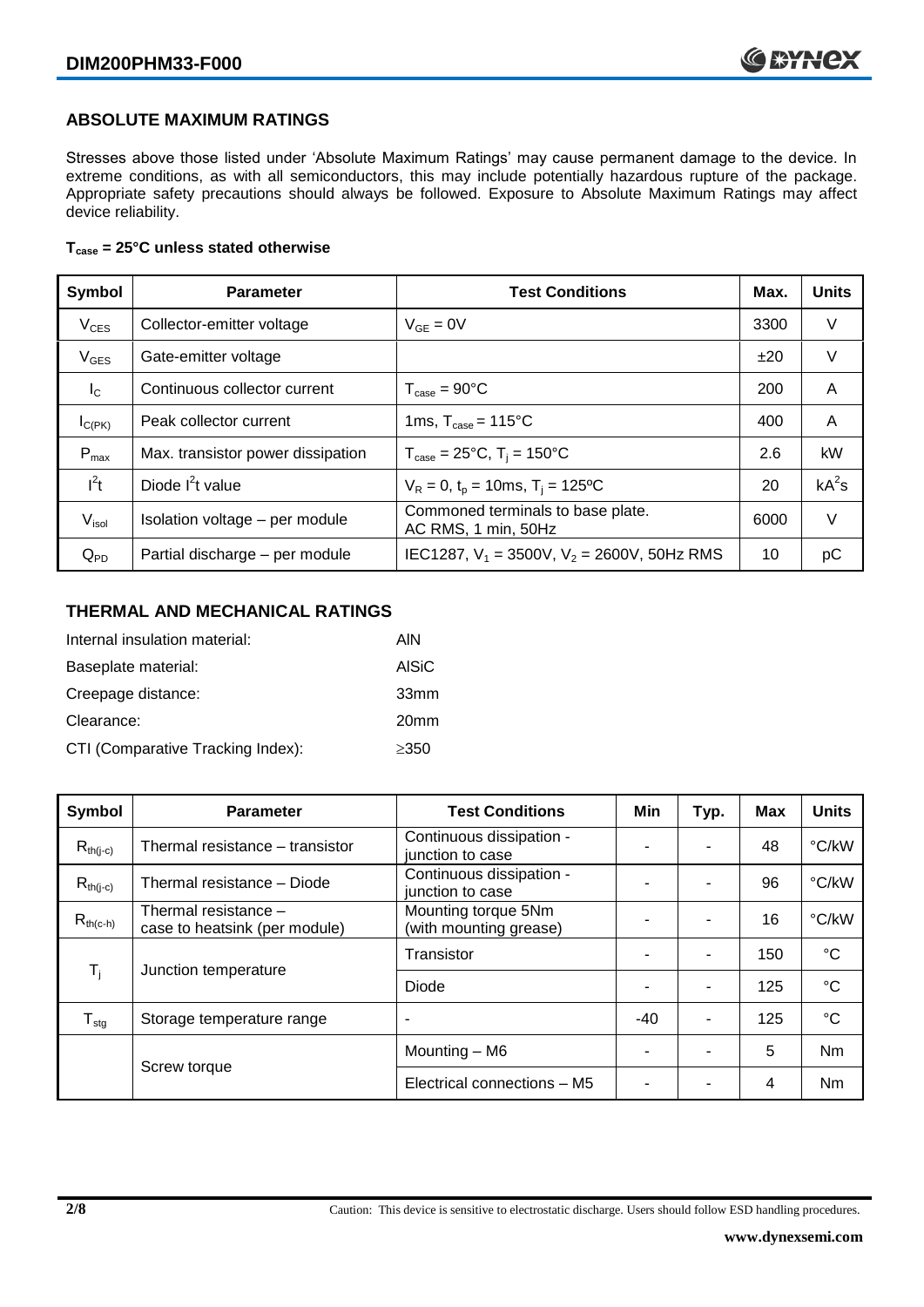# **ELECTRICAL CHARACTERISTICS**

# **Tcase = 25°C unless stated otherwise.**

| <b>Symbol</b>      | <b>Parameter</b>                       | <b>Test Conditions</b><br>Min                                                                                                                                   |     | <b>Typ</b> | Max | <b>Units</b> |
|--------------------|----------------------------------------|-----------------------------------------------------------------------------------------------------------------------------------------------------------------|-----|------------|-----|--------------|
|                    |                                        | $V_{GF} = 0V$ , $V_{CE} = V_{CES}$                                                                                                                              |     |            | 1   | mA           |
| $I_{\text{CES}}$   | Collector cut-off current              | $V_{CF} = 0V$ , $V_{CF} = V_{CES}$ , $T_{case} = 125^{\circ}C$                                                                                                  |     |            | 15  | mA           |
| $I_{\text{GES}}$   | Gate leakage current                   | $V_{GE} = \pm 20 V$ , $V_{CE} = 0V$                                                                                                                             |     | 400        |     | nA           |
| $V_{GE(TH)}$       | Gate threshold voltage                 | $I_c = 20mA$ , $V_{GE} = V_{CE}$                                                                                                                                | 5.5 | 6.5        | 7.0 | $\vee$       |
| Ť                  | Collector-emitter                      | $V_{GE}$ = 15V, $I_C$ = 200A                                                                                                                                    |     | 2.8        |     | $\vee$       |
| $V_{CE(sat)}$      | saturation voltage                     | $V_{GE}$ = 15V, $I_C$ = 200A, $T_i$ = 125°C                                                                                                                     |     | 3.6        |     | $\vee$       |
| $I_F$              | Diode forward current                  | DC                                                                                                                                                              |     | 200        |     | A            |
| $I_{FM}$           | Diode maximum forward<br>current       | $t_p = 1$ ms                                                                                                                                                    |     | 400        |     | A            |
|                    |                                        | $I_F = 200A$                                                                                                                                                    |     | 2.9        |     | $\vee$       |
| $V_F$ <sup>†</sup> | Diode forward voltage                  | $I_F = 200A$ , $T_i = 125^{\circ}C$                                                                                                                             |     | 3.0        |     | V            |
| $C_{\text{ies}}$   | Input capacitance                      | $V_{CE} = 25V$ , $V_{GE} = 0V$ , f = 1MHz                                                                                                                       |     | 36         |     | nF           |
| $Q_{q}$            | Gate charge                            | ±15V                                                                                                                                                            |     | 5          |     | μC           |
| $C_{res}$          | Reverse transfer capacitance           | $V_{CE} = 25V$ , $V_{GE} = 0V$ , f = 1MHz                                                                                                                       |     | 0.55       |     | nF           |
| $L_M$              | Module inductance                      |                                                                                                                                                                 |     | 40         |     | nH           |
| $R_{INT}$          | Internal transistor resistance         |                                                                                                                                                                 |     | 500        |     | $\mu\Omega$  |
| SC <sub>Data</sub> | Short circuit current, I <sub>SC</sub> | $T_i = 125$ °C, $V_{CC} = 2500V$<br>$t_p \le 10 \mu s$ , $V_{GE} \le 15 V$<br>$V_{CE \text{ (max)}} = V_{CES} - L^{\dagger} \times \text{dI/dt}$<br>IEC 60747-9 |     | 930        |     | A            |

#### **Note:**

† Measured at the auxiliary terminals

\* L is the circuit inductance  $+$  L<sub>M</sub>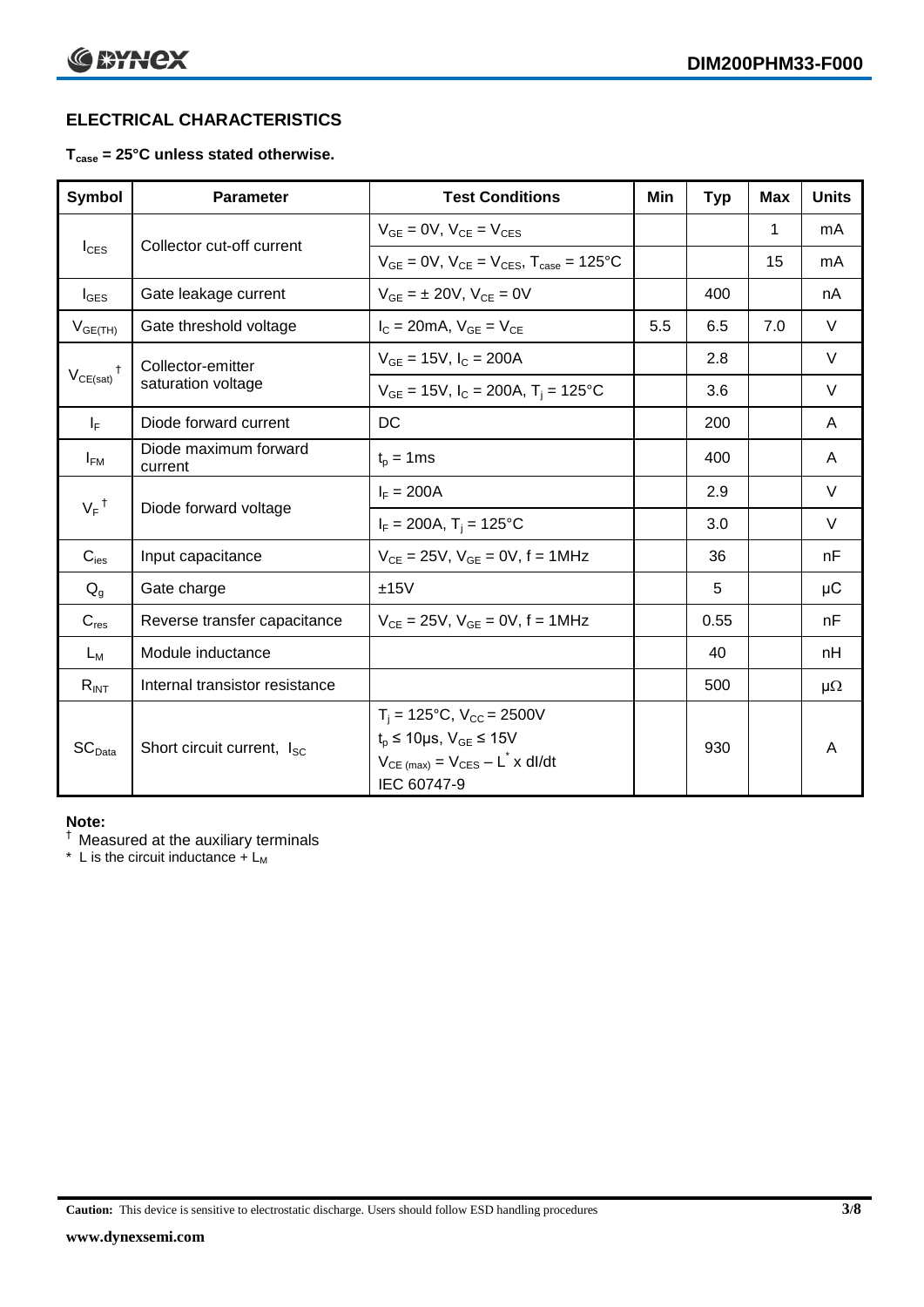# **ELECTRICAL CHARACTERISTICS**

**Tcase = 25°C unless stated otherwise**

| <b>Symbol</b>    | <b>Parameter</b>               | <b>Test Conditions</b>              |                                                        | Min | Typ. | <b>Max</b> | <b>Units</b> |
|------------------|--------------------------------|-------------------------------------|--------------------------------------------------------|-----|------|------------|--------------|
| $\rm t_{d(off)}$ | Turn-off delay time            |                                     | $R_{G(ON)} = 16.5\Omega$<br>$R_{G(OFF)} = 16.5\Omega$  |     | 1.95 |            | μs           |
| $t_{\rm f}$      | <b>Fall time</b>               | $I_c = 200A$<br>$V_{GE} = \pm 15V$  |                                                        |     | 170  |            | ns           |
| $E_{OFF}$        | Turn-off energy loss           |                                     |                                                        |     | 220  |            | mJ           |
| $t_{d(on)}$      | Turn-on delay time             | $V_{CE} = 1800V$<br>$C_{qe} = 56nF$ |                                                        |     | 1180 |            | ns           |
| $t_{r}$          | Rise time                      | $L_S \sim 100nH$                    |                                                        |     | 225  |            | ns           |
| $E_{ON}$         | Turn-on energy loss            |                                     | $R_{G(ON)} = 7.5\Omega$ ,<br>$R_{G(OFF)} = 16.5\Omega$ |     | 290  |            | mJ           |
| $Q_{rr}$         | Diode reverse recovery charge  | $I_F = 200A$                        |                                                        |     | 80   |            | $\mu$ C      |
| $I_{rr}$         | Diode reverse recovery current |                                     | $V_{CE} = 1800V$                                       |     | 144  |            | A            |
| $E_{rec}$        | Diode reverse recovery energy  | $dl_F/dt = 1600A/\mu s$             |                                                        |     | 75   |            | mJ           |

# **Tcase = 125°C unless stated otherwise**

| Symbol              | <b>Parameter</b>               |                                     | <b>Test Conditions</b>                                 | Min | Typ. | <b>Max</b> | <b>Units</b> |
|---------------------|--------------------------------|-------------------------------------|--------------------------------------------------------|-----|------|------------|--------------|
| $t_{d(\text{off})}$ | Turn-off delay time            |                                     |                                                        |     | 2.2  |            | μs           |
| $t_{\rm f}$         | Fall time                      | $I_c = 200A$<br>$V_{GF} = \pm 15V$  | $R_{G(ON)} = 16.5\Omega$<br>$R_{G(OFF)} = 16.5\Omega$  |     | 190  |            | ns           |
| $E_{OFF}$           | Turn-off energy loss           |                                     |                                                        |     | 265  |            | mJ           |
| $t_{d(on)}$         | Turn-on delay time             | $V_{CE} = 1800V$<br>$C_{qe} = 56nF$ |                                                        |     | 1150 |            | ns           |
| $t_{r}$             | Rise time                      | $L_s \sim 100$ nH                   |                                                        |     | 280  |            | ns           |
| $E_{ON}$            | Turn-on energy loss            |                                     | $R_{G(ON)} = 7.5\Omega$ ,<br>$R_{G(OFF)} = 16.5\Omega$ |     | 390  |            | mJ           |
| $Q_{rr}$            | Diode reverse recovery charge  | $I_F = 200A$                        |                                                        |     | 125  |            | $\mu$ C      |
| $I_{rr}$            | Diode reverse recovery current | $V_{CE} = 1800V$                    |                                                        |     | 155  |            | A            |
| $E_{rec}$           | Diode reverse recovery energy  | $dl_F/dt = 1600A/\mu s$             |                                                        |     | 130  |            | mJ           |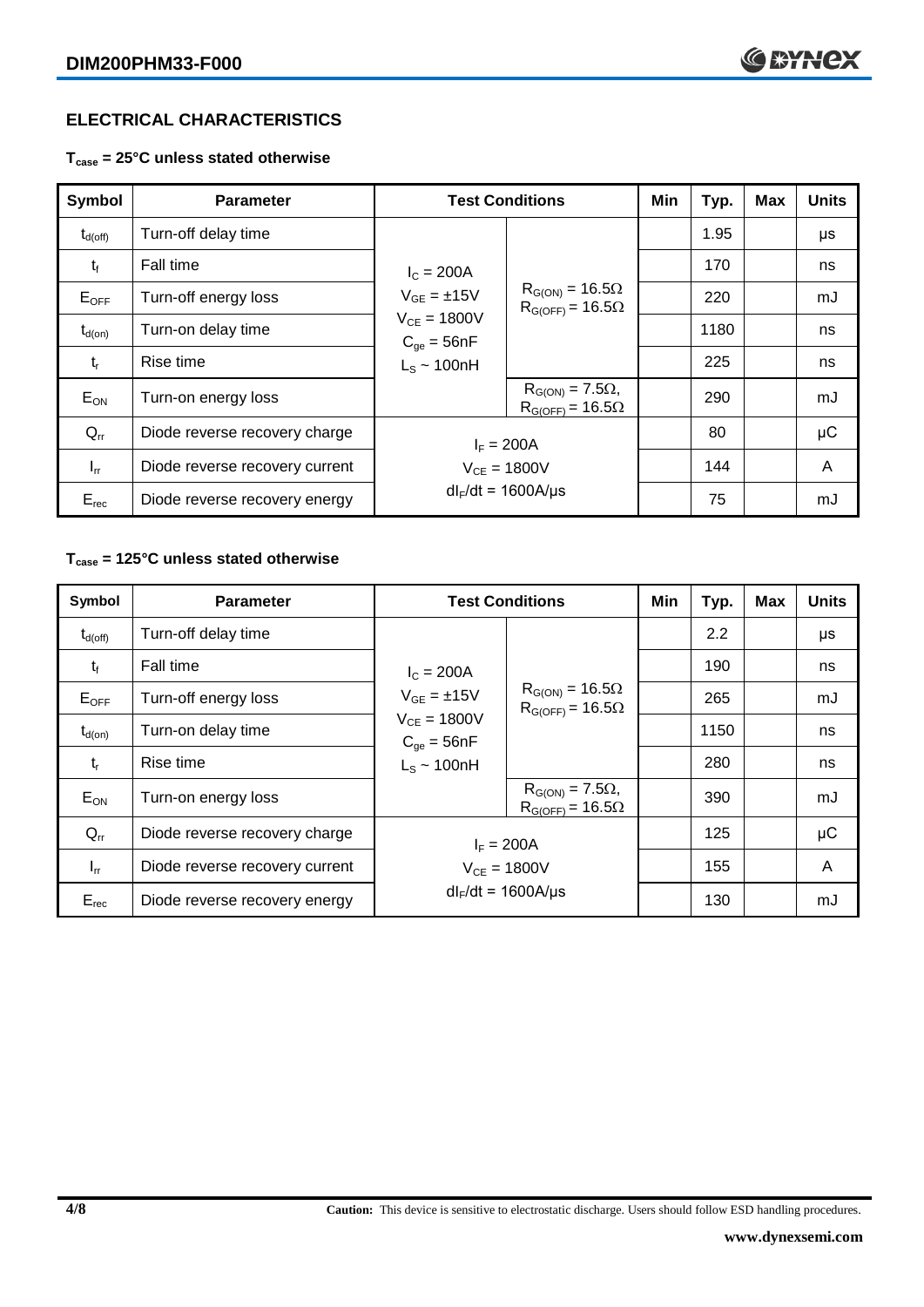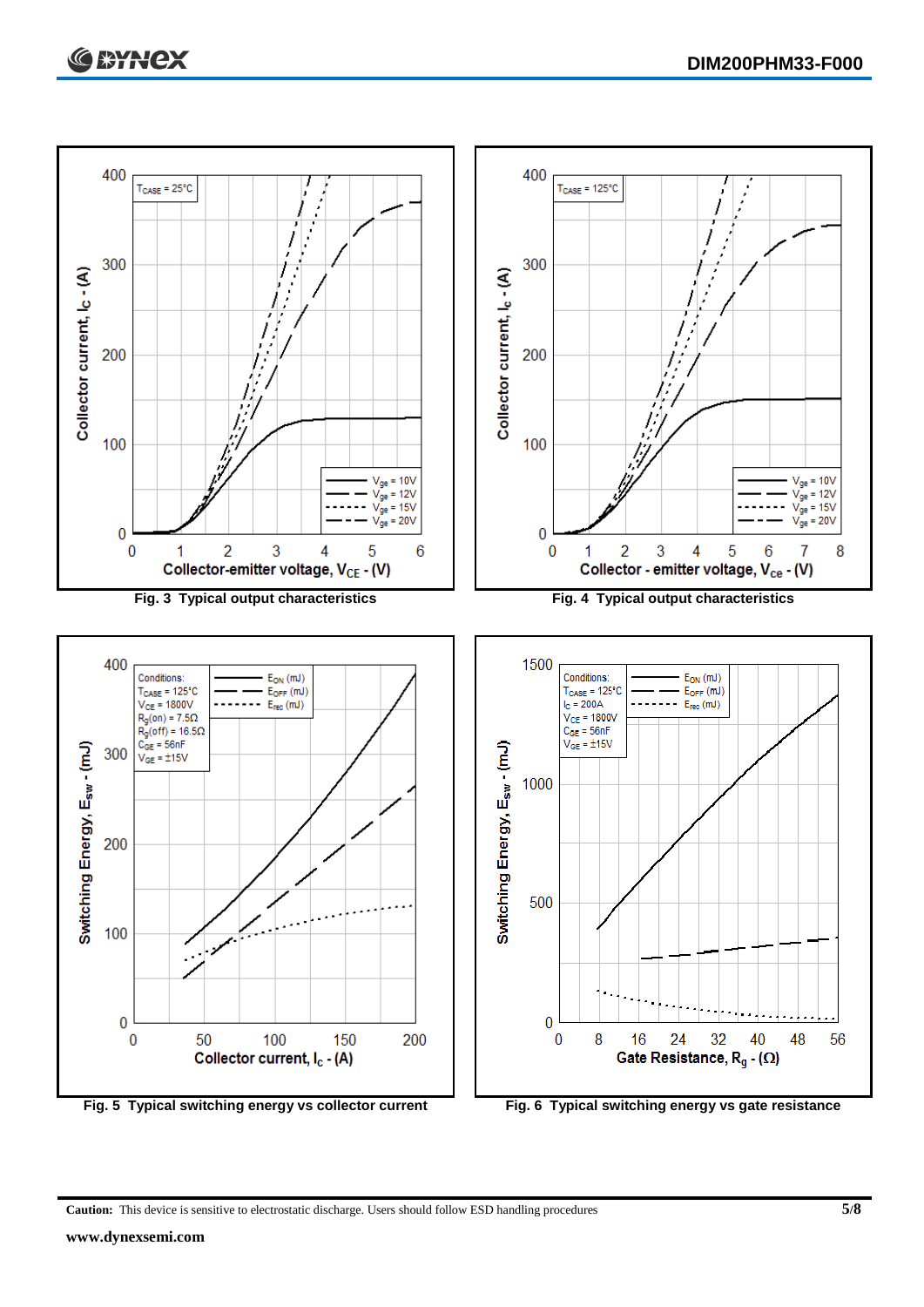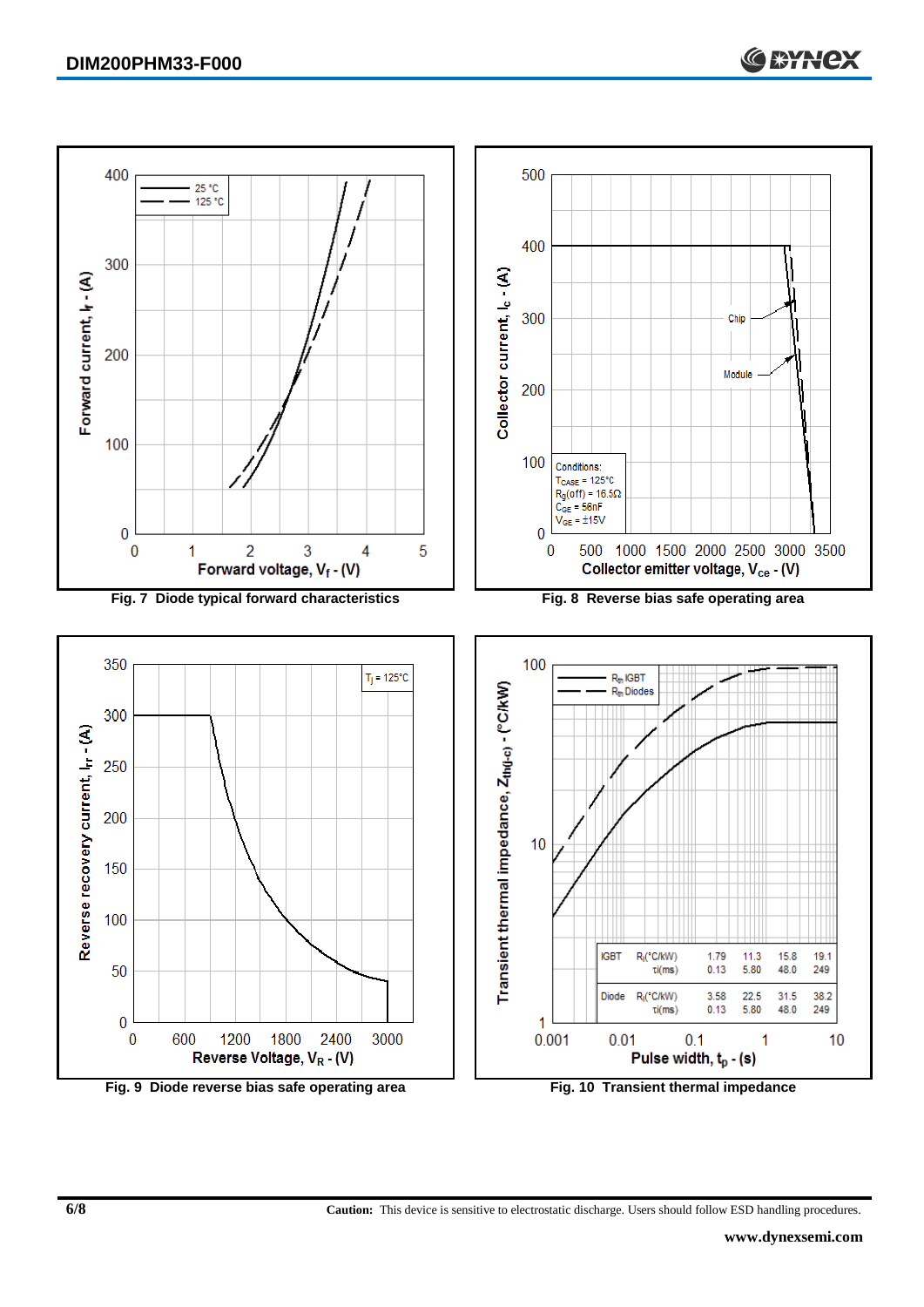

## **PACKAGE DETAILS**

For further package information, please visit our website or contact Customer Services. All dimensions in mm, unless stated otherwise. **DO NOT SCALE.**



**Caution:** This device is sensitive to electrostatic discharge. Users should follow ESD handling procedures **7/8**